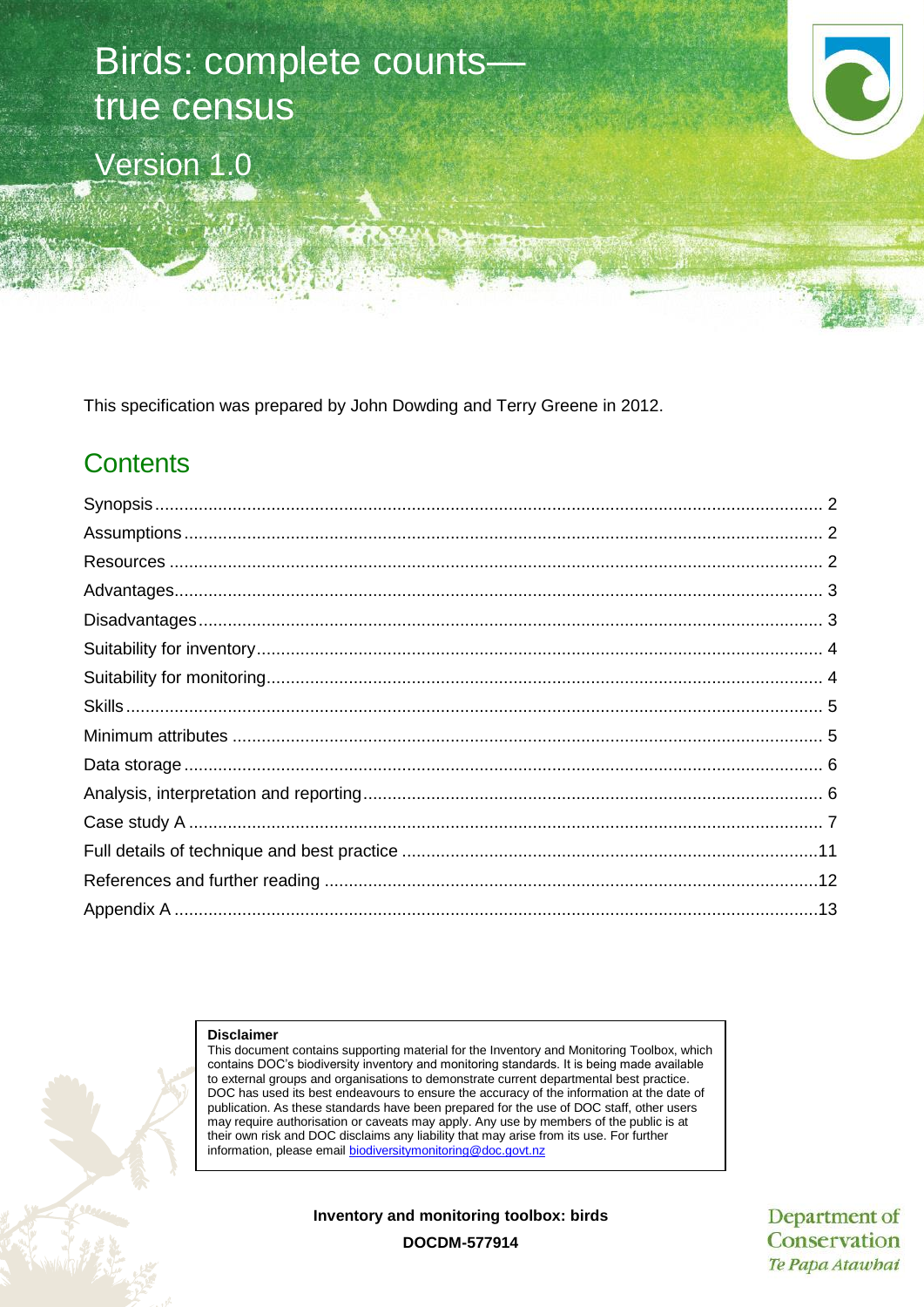# <span id="page-1-0"></span>**Synopsis**

Complete counts are simply counts of *all* individuals of a target species within a defined area of interest, i.e. a complete census is conducted. This method is likely to work when applied at a small spatial scale, e.g. a roost, colony or lake, or within an area and habitat where individual birds are easily detected and it is certain all can be counted. Counting methods will be species-specific. They include visual observations from a fixed point, systematic scans of a series of strips, physical sweeps of an area (e.g. shoulder to shoulder search of a riverbed), or interpretation of photographs.

Complete counts are usually possible only for a very small proportion of species present in an area, i.e. those birds that are slow or relatively immobile, large and highly visible. If the target species is highly mobile, small, cryptic, or widely spread, or it has combination of these attributes, a complete count is likely to fail.

Failure to meet this method's assumptions can turn an attempted complete count into an index of an unknown quality. That index could be good, bad, or so close to the total number that it could be treated as such. The challenge then becomes knowing into which category the count has fallen and how, or whether, it can be interpreted in a meaningful way.

## <span id="page-1-1"></span>**Assumptions**

- All populations (e.g. roosts, colonies, leks) are geographically discrete, with no undetected movement in or out of the survey area during the census.
- All members of the target population (e.g. roost, colony, lek) are available to be counted.

### <span id="page-1-2"></span>**Resources**

Although this population assessment method is simple, largely relying on counts derived from fieldbased visual observations or interpretation of suitable imagery, it has some shortcomings. Total counts can be very resource expensive and the provision of adequate resources does not guarantee an unbiased result. Cost is exacerbated by having to cover large areas within relatively short time-frames. Total counts are usually only possible by mobilising and coordinating large numbers of people or using expensive imaging and interpretation technologies.

Field-based counts can be done with binoculars, notebook and/or data sheets, a pencil and a map. Extra requirements will often be specific to the birds being counted and the locality (e.g. spotting scope for small wading birds on distant sandbars) and the way data are to be collected (e.g. aircraft and aerial cameras).

Usually, costs will increase as the monitoring programme's scale increases and as specialised remote-sensing techniques are applied. In addition to observation costs, the programme budget should always consider the costs of survey design, data entry, analysis and reporting.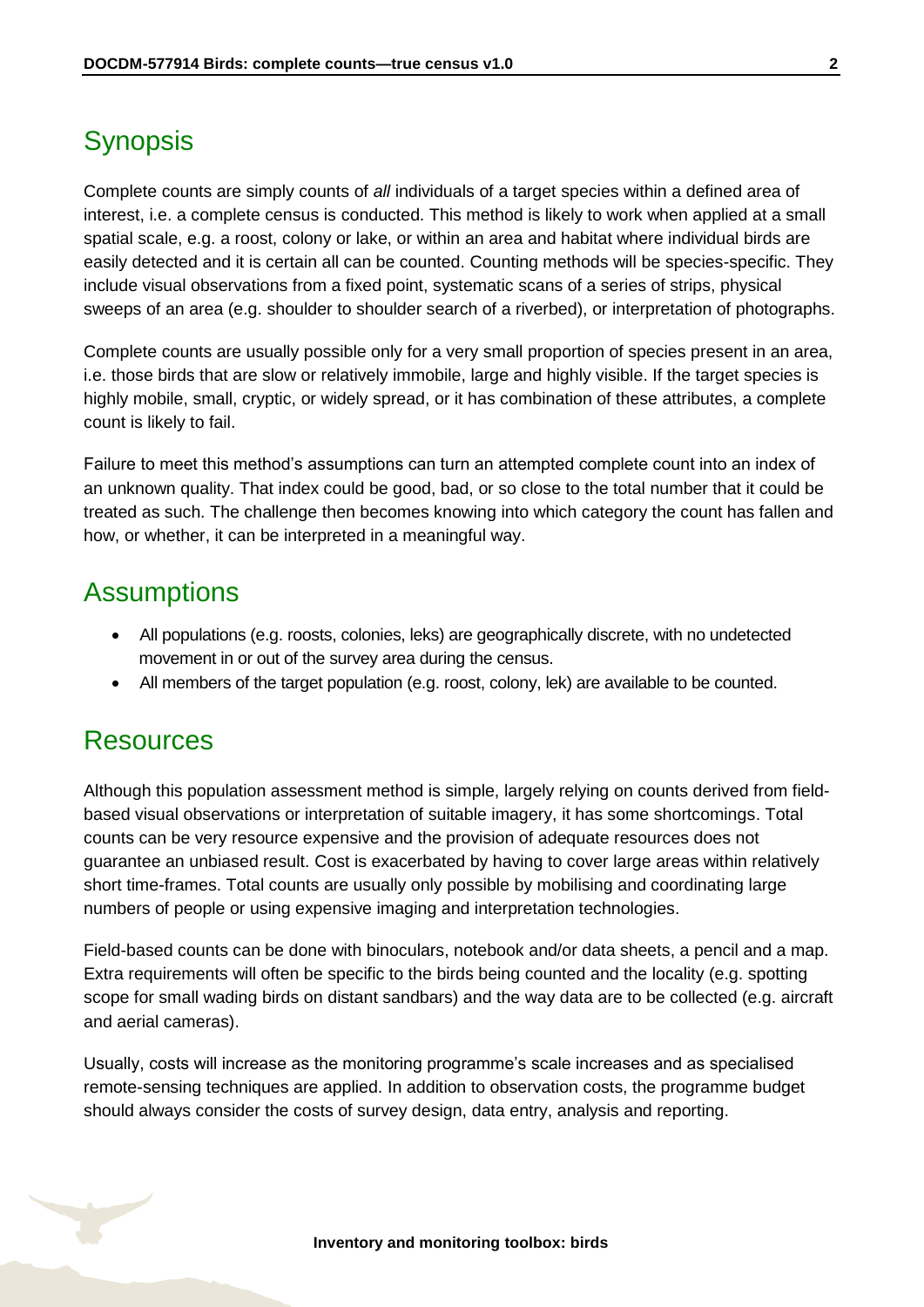### <span id="page-2-0"></span>Advantages

- If assumptions can be met there will be no variance (or very low sampling variance) associated with the count, i.e. a true census of all individuals in the population.
- This method may be the only option given a species' status (e.g. extreme rarity) and behaviours (e.g. nocturnal or other cryptic behaviours, flocking, colonial nesting).
- The complete count method is very simple and it requires minimal statistical analysis.

## <span id="page-2-1"></span>**Disadvantages**

- This method is likely to be applicable only to a small number of bird populations as the assumptions are difficult to meet in real-world situations.
- Unbiased comparisons across time and space are often difficult as detectability typically varies across time (especially where habitat succession processes are occurring) and between places (variations in habitat).
- Potentially very expensive for large areas. Count frequency may need to be constrained accordingly.
- These difficulties increase if the target species is small and/or highly mobile, and as scale of the count increases.
- Inter-site movement during the count period can be problematic, particularly if the individuals from the population are unmarked.
- The absence of non-breeders or foraging adults from colonies or roosts can severely bias population estimates.

This type of counting approach will not perform well for all species or even related species within a group. A report by Sagar et al. (1999) on the National Wader Count Scheme clearly illustrates the difficulties of attempting total counts or even approximate counts (and associated trends) for large numbers of species over large areas. Human, logistical and resource limitations meant that coverage was incomplete for parts of sites, some sites were not visited at all, some species had specific habitat requirements which took them outside the main coastal habitats surveyed, and there were serious count estimation errors where species congregated in large flocks.

Counts of wrybill and banded dotterel were particularly problematic in the National Wader Count. Both species are cryptic and widely dispersed over their preferred braided riverbed breeding habitat and are often missed during riverbed surveys (J.E. Dowding, pers. comm.). There were also problems with winter flock counts, particularly for banded dotterels. Over half of the banded dotterel population is thought to leave New Zealand to spend the winter in Australia, where many of them cannot be located, and a reliable total (or even local) count of this species presents an intractable problem (Dowding & Moore 2006). Similarly, winter flock counts of wrybills around the Auckland isthmus are blighted by large estimation error, significant annual fluctuations in the numbers of juveniles, and apparent changes in roost site allegiances over various time scales (e.g. as habitats change with the expansion of mangrove populations) (Reigen & Dowding 2003). However, the larger wrybill flocks are now counted from photographs and estimation errors appear to be much lower than in the 1970s and 1980s.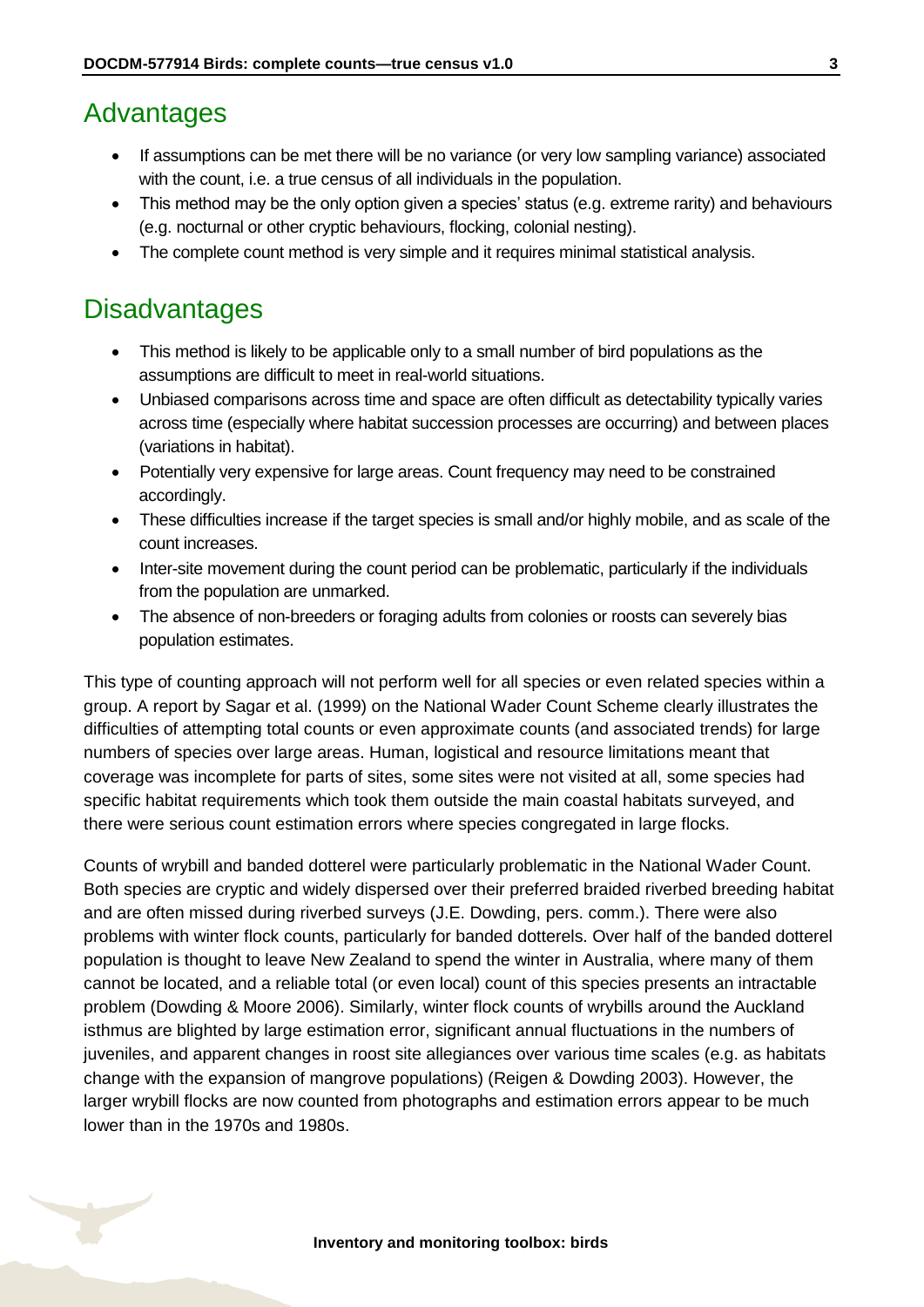Although some bird species seem suited to total counts, relatively few of these counts are likely to be reliable (particularly for flocking species where counts usually involve an element of estimation). Unless there are good, objective grounds to believe these counts are precise (see comments on northern New Zealand dotterel census in Case Study A) emphasis should be on documenting the completeness of an attempted total count (and degree of precision if there has been an element of estimation). Such information helps others assess reliability of the count. It might also motivate practitioners to improve the count method or amend the sampling strategy. Documentation on survey completeness is particularly important in multi-species counts, where data are collected at the same time for species that display wide variations in behaviour and habitat requirements.

### <span id="page-3-0"></span>Suitability for inventory

Complete counts require all birds of a designated population be counted. Resource costs (labour and money) for such counts are significant and the data obtained are beyond those required for simple inventory. For these reasons, complete counts of an entire study area are not recommended as a way to compile a species inventory.

### <span id="page-3-1"></span>Suitability for monitoring

Provided all assumptions can be met, complete counts provide the best possible measure of population size (i.e. they establish the exact number with no error) and, therefore, population trends. The value gained from such exact measures has to be balanced against the efficiency and expense of obtaining them. In some instances, a complete count may be the only appropriate method given a species' status and behaviours (e.g. for an endangered species such as the kākāpō or takahē).

Difficulties in meeting the assumptions often mean complete counts become indices of abundance by default. Unless the proportion of individuals not being counted within a population can be estimated, e.g. through use of photographs calibrated on the ground (Moore & Blezard 1999a; see 'Birds: complete counts—ground-based photo counts for seabirds'—docdm-578675) or assessment of the proportion of birds away from a colony or roost, population estimates will be biased by an unknown amount and their reliability will be uncertain. Total counts with these shortcomings are, in reality, extremely expensive, 'simple', unadjusted counts or indices. At best, such indices, like all other indices, will give an approximate estimation of population trend. At worst, they can be quite misleading (Thompson et al. 1998).

However, we need to remind ourselves that monitoring rare species is primarily for practical conservation management purposes. While it's worth being aware of all the limitations and possible sources of error, and realising that a rigorous complete count is virtually unobtainable, it is useful to attempt to count some whole populations, even if it is done imperfectly. There are two reasons to attempt such counts:

1. An attempted count of the whole population (where 90–95% or more of a population can be located, based on knowledge of suitable habitat, past numbers and distribution, etc.) is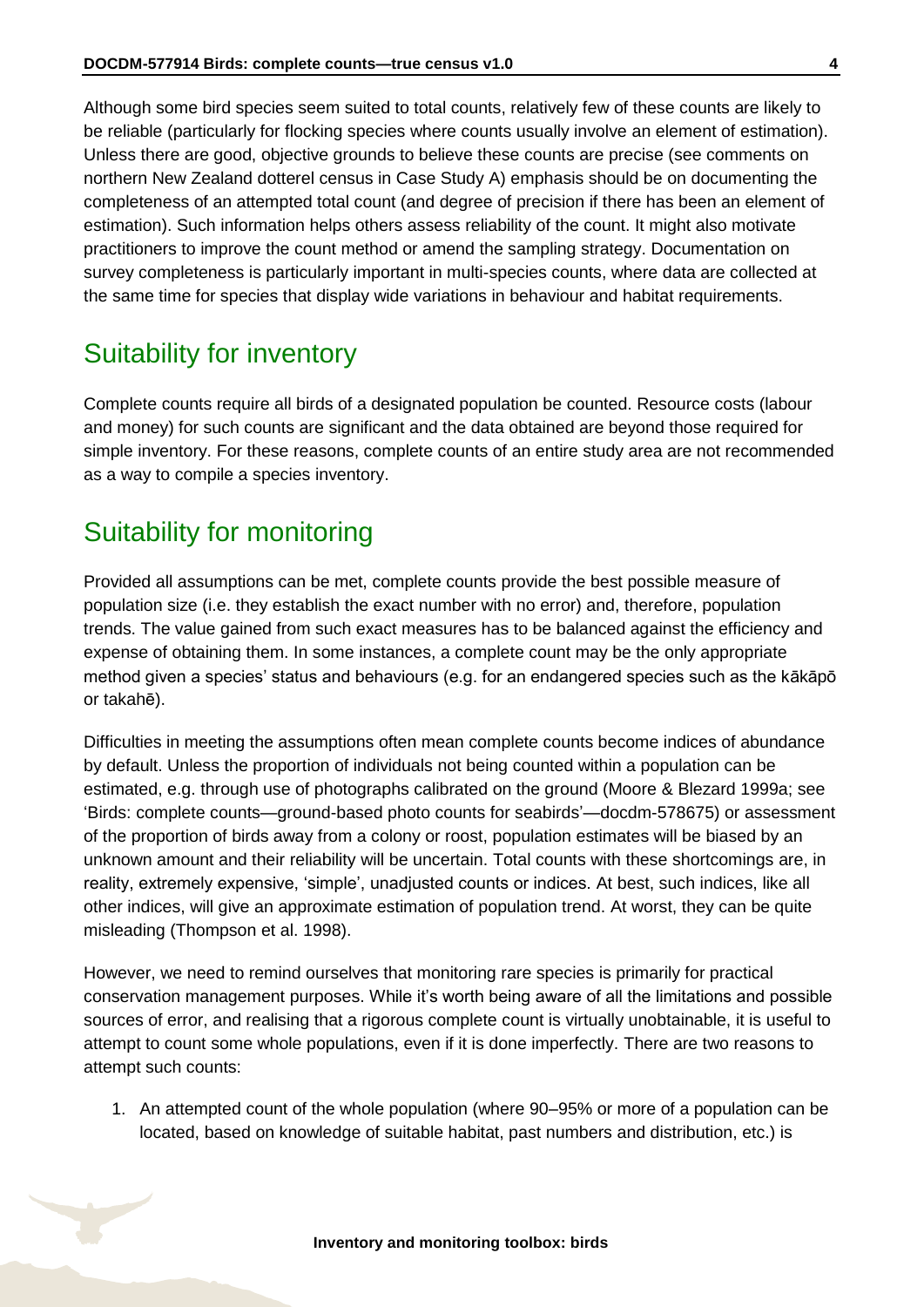going to give us a more accurate estimate than an index that counts only 5 or 10 percent of the population. Extrapolation of numbers or a search for trends based on the index results will compound any errors in the initial index, e.g. those from inaccurate counting or lack of representativeness in the sample.

2. Complete counts provide a lot of extra information, particularly on distribution. This can be very useful for guiding species recovery planning and management for threatened species. For example, counts of the northern NZ dotterel population showed that while the species was increasing on the east coast (and overall), it was collapsing and becoming fragmented on the west coast. The recovery programme has responded to that information.

Nearly all complete counts done in New Zealand focus on shorebirds. These include northern NZ dotterel, southern NZ dotterel, shore plover, Chatham Island oystercatcher and wrybill. Several factors support the use of complete counts for these five species. Three of the five have populations of about 300 or less, and restricted ranges. All inhabit open habitats either year-round or seasonally. Complete counts are not suitable for monitoring secretive wetland birds or birds that inhabit forests.

### <span id="page-4-0"></span>**Skills**

No specialist skills are required for complete counts. However, practitioners must be:

- Familiar with the target species (identification, behaviours, preferred habitats, etc.)
- Sufficiently mobile to cover the intended sample area within a stipulated time-frame
- Able to read colour-band combinations accurately and distinguish other identifying marks if present
- Able to use and interpret aerial photographs (or related imaging tools) correctly

## <span id="page-4-1"></span>Minimum attributes

Consistent measurement and recording of these attributes is critical for the implementation of the method. Other attributes may be optional depending on your objective. For more information refer to ['Full details of technique and best practice'](#page-10-0).

DOC staff must complete a 'Standard inventory and monitoring project plan' (docdm-146272).

Minimum attributes to record:

- Record metadata, including observers' names and contact details, date of survey, location (see next bullet point), time over which the survey was conducted, and weather during the survey period (optional). Use a standardised and pre-tested data sheet for each sampling event and throughout the whole programme, if possible.
- Record location (easting and northing, and polygon) of the survey area. Selection and definition of survey area and counting strategy (e.g. use of fixed points, or systematic scans, etc.) must be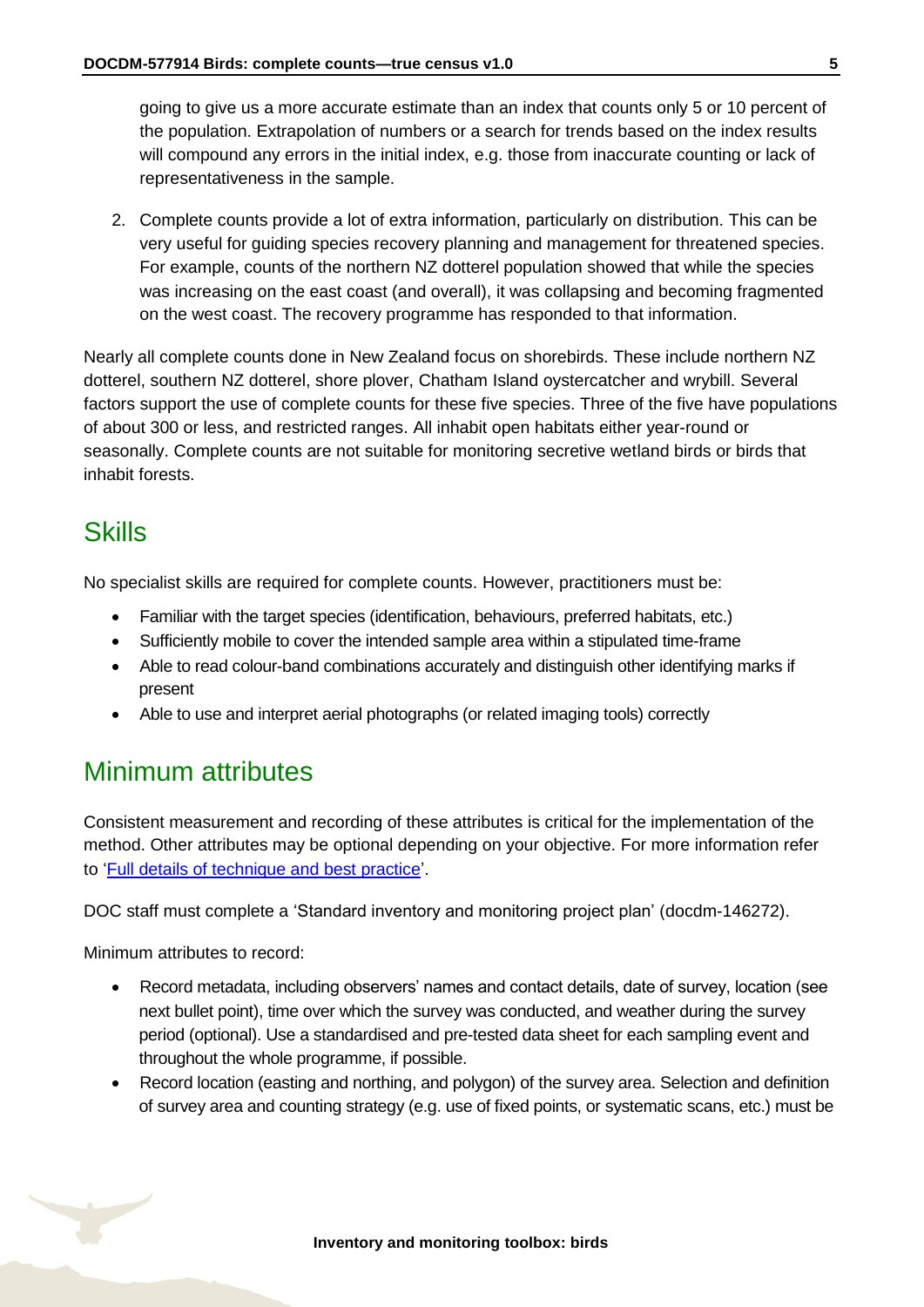determined before starting the count. Details are likely to be survey specific. For further information refer to appropriate case studies.

- Record habitat variables associated with the survey area, if required.
- Record the number of each target species seen, individual marks, presence of nests, juveniles, breeding behaviours and other behaviours that might explain presence or absence.
- Tally the total number of birds seen in each survey area. Note the number of marked birds seen (if any) and the total time it took to cover the survey area.

## <span id="page-5-0"></span>Data storage

Forward copies of completed survey sheets to the survey administrator, or enter data into an appropriate spreadsheet as soon as possible. Collate, consolidate and store survey information securely, also as soon as possible, and preferably immediately on return from the field. The key steps here are data entry, storage and maintenance for later analysis, followed by copying and data backup for security.

Summarise the results in a spreadsheet or equivalent. Arrange data as 'column variables', i.e. arrange data from each field on the data sheet (date, time, location, plot designation, number seen, identity, etc.) in columns, with each row representing a surveyed site.

If data storage is designed well at the outset, it will make the job of analysis and interpretation much easier. Before storing data, check for missing information and errors, and ensure metadata are recorded.

Storage tools can be either manual or electronic systems (or both, preferably). They will usually be summary sheets, other physical filing systems, or electronic spreadsheets and databases. Use appropriate file formats such as .xls, .txt, .dbf or specific analysis software formats. Copy and/or backup all data, whether electronic, data sheets, metadata or site access descriptions, preferably offline if the primary storage location is part of a networked system. Store the copy at a separate location for security purposes.

## <span id="page-5-1"></span>Analysis, interpretation and reporting

Results from bird counts can be presented in a number of ways. Distribution maps can be drawn, and the number of birds counted can be graphed or mapped within given sample areas or regions. Graphical comparisons of counts and analysis of trends among sites, regions and across time (using, for example, change detection procedures within GIS software) are valid, provided some conditions are met. There needs to be perfect detectability (or ability to adjust counts to account for imperfect detectability, e.g. ground-truth aerial photos) and demographic closure (i.e. no significant births, deaths, immigration or emigration during the study).

Authors must ensure that results are reported regularly and in a timely manner (particularly if the monitoring programme is a long-term one) and in a format suited to the intended audience. This will ensure that analysis effort is spread throughout the monitoring programme and will ensure feedback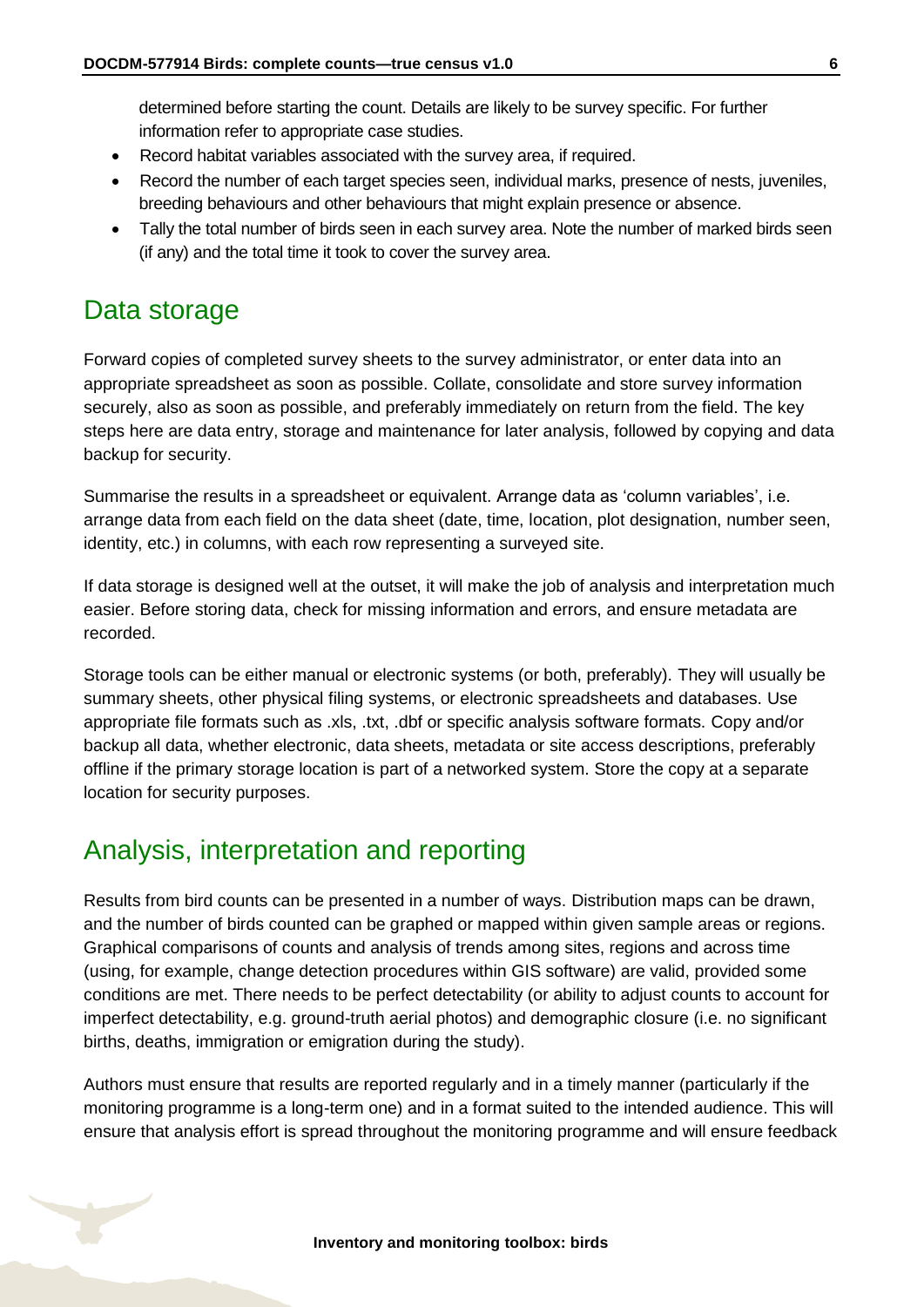and the continued interest of all participants. All survey participants should receive a copy of the report.

### <span id="page-6-0"></span>Case study A

### **Case study A: complete counts (entire study area)—northern New Zealand dotterel monitoring scheme**



New Zealand dotterel (photo: Peter Reese).

### **Synopsis**

The northern New Zealand dotterel (NNZD, *Charadrius obscurus aquilonius*) is an endemic shorebird with a threat classification of Nationally Vulnerable (Hitchmough, Bull & Cromarty 2005). It also has the CD (Conservation Dependent) and ST (stable) qualifiers. The population is widely but thinly spread around the coast of the North Island, with almost all birds normally found north of a line between Taranaki and northern Hawke's Bay. Favoured breeding habitat includes sandy beaches (particularly at stream or river mouths), sand spits at the mouths of estuaries, and shell banks and sandbars in harbours. In urban areas, a few birds use a range of other substrates, including grass (golf courses, margins of airport runways, motorway verges and lawns) and bare earth or shingle (construction sites, spoil heaps and quarries). They are generally absent or scarce on long stretches of rocky coastline.

Although northern NZ dotterel gather in post-breeding flocks at traditional sites in late summer, surveying or gaining an index of the population by counting these flocks is unreliable for several reasons. Counts are therefore carried out early in the breeding season, when adult birds are highly territorial and movement is minimal. The species recovery plan (by Dowding & Davis 2006) recommends a complete breeding-season census at 7–8 year intervals. A formal monitoring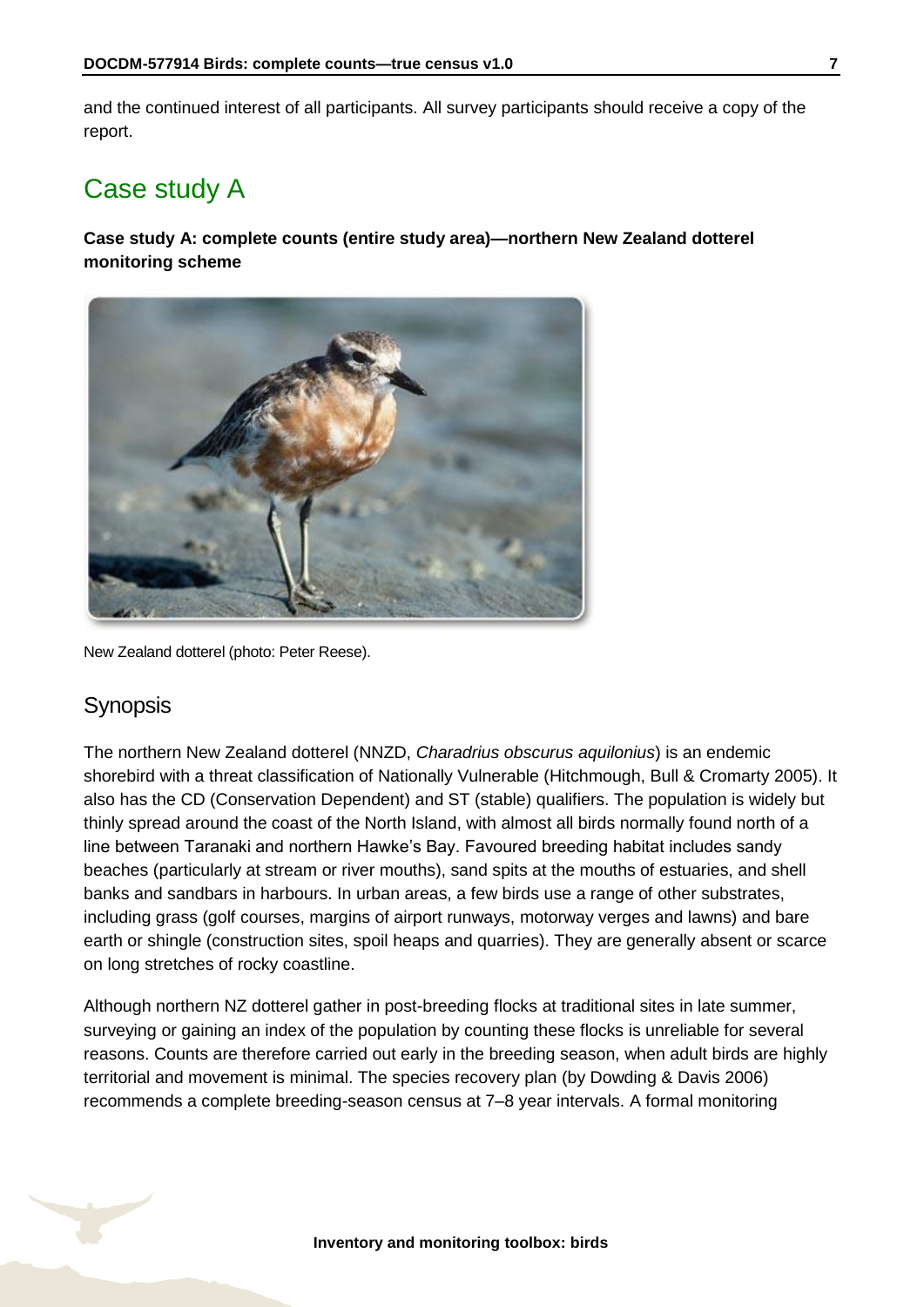scheme is in place. The first count survey was done in 1989. Site coverage was improved for the 1996 count and has been consistent since then.

### **Objectives**

- What is the total breeding population of northern New Zealand dotterels on North Island beaches during the month of October?
- Has the North Island population of New Zealand dotterels declined, remained stable or increased since 1996? Does any change need to be reflected in the New Zealand Threat Classification System administered by DOC (Molloy et al. 2002)?
- Have there been local or regional changes in dotterel numbers?
- Are there changes in the range of this dotterel?

### Sampling design and methods

This ambitious scheme involves teams of experienced volunteers, coordinated in each DOC conservancy by one DOC staff member and one Ornithological Society of New Zealand (OSNZ) member. Counting is carried out largely by OSNZ members, DOC staff, members of the Royal Forest & Bird Protection Society, and other volunteers. The census is run as follows:

- Counts are conducted in areas of known suitable habitat based on recent and historic records. A list of sites with suitable NNZD habitat is maintained (in MS Excel files) by each conservancy and the Recovery Group).
- At least 1 month before the census, observers are assigned to specific sites. Instruction and record sheets are circulated.
- The census is undertaken in October, when most birds are breeding and movement is minimal. A 'core' weekend is selected, based on suitable tide heights and times. As many counts as possible are carried out on this core weekend. In some isolated areas where distances are large and resources limited (particularly parts of Northland), counts may be conducted up to 1 week either side of the core weekend.
- Counts are made within 2 hours of high water to ensure that off-duty birds foraging in nearby estuaries are not missed.
- Details of location, date, time, and observer (including contact details) are noted on a record sheet, along with the number of NNZD counted. The identity of any colour-banded birds is also recorded. Only fledged (flying) birds are counted in the total, but nests and unfledged chicks seen can be recorded. There is also space on the sheet for records of other species and other observations.
- Record sheets are forwarded to one of the two coordinators in each conservancy within 1 week. Sheets are checked against the list of sites to ensure there has been full coverage. If a site has been missed, it is visited as soon as possible.
- Record sheets and updated Excel spreadsheet site lists are forwarded to the science advisor of the recovery group for collation.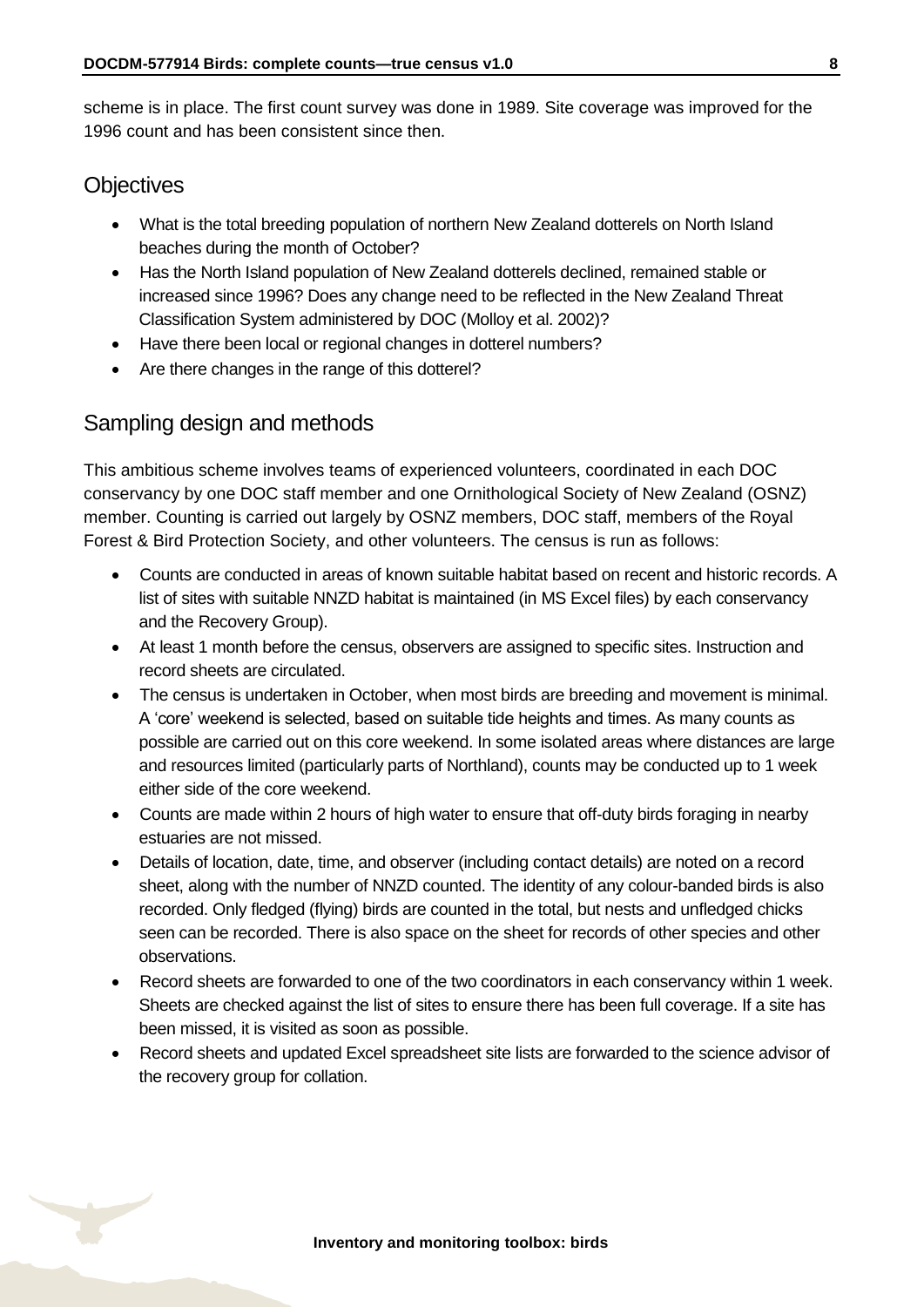### **Results**

Three of these surveys have been completed to date. In 1989, a total of 1313 birds were counted. The 1996 total of 1452 suggested an increase of around 10% had occurred, but this was partly due to better site coverage. A comparison of sites counted in both surveys suggested a real increase of c. 4% in the total population. Since the 1996 census, coverage has been largely consistent. In 2004, the total was 1701 birds. The counts have also identified geographical differences in trends since 1989, with numbers declining then increasing slowly overall on the North Island's west coast and increasing rapidly on the east coast (Figure 1).





#### Use of results

Information collected in each census is fed back into the overall recovery planning process nationally, and used to plan management programmes at a regional level. For example, a breakdown of the west coast counts by conservancy (Figure 2) shows that the slight increase in overall numbers on the west coast between 1996 and 2004 was driven entirely by an increase in Auckland, the only conservancy with a large managed site on this coast.

The population in Northland appears to have stabilised, but there is major concern about the Waikato's west coast population which continues to decline and is close to extirpation. This finding resulted in the new recovery plan for the species (Dowding & Davis 2006) placing the highest priority on management in this region; a local management programme commenced in the 2006/07 season.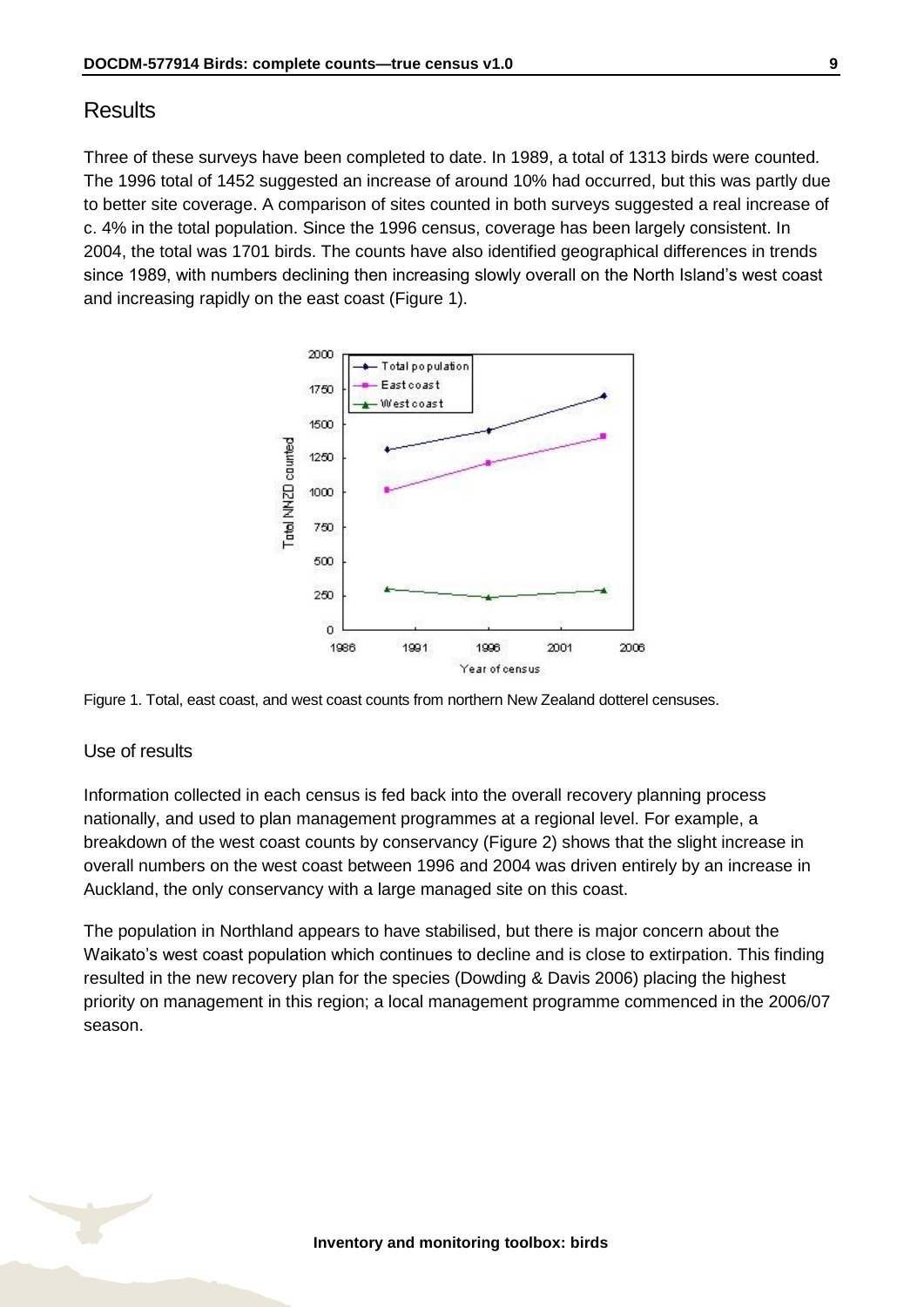

Figure 2. North Island west coast counts from northern New Zealand dotterel surveys by conservancy.

The census data are also used for advocacy purposes. They are particularly useful when advocating for protection of habitat for NNZD and other shorebirds. Sites of significance for NNZD can be identified and protection sought for them at Environment Court and planning hearings. Regional trends can also be used to assess the impact of management (e.g. as in Dowding's 2005 report on dotterel in the Coromandel).

Total coverage of suitable habitat means that remote, infrequently visited areas are surveyed. Sightings of banded birds from these areas are a valuable addition to the survival and movement databases for NNZD.

### Limitations and points to consider

A reliable total count of this sort is only possible by mobilising many people (mostly volunteers) over large areas within a short period. Observers must be capable of accurately identifying the target species, reading colour-band combinations correctly (if colour-banded birds are likely to be seen) and following a limited set of simple instructions. Dates for the surveys must be set well in advance so that sufficient personnel are available. A high degree of coordination is required to ensure complete coverage and adequate transport (including boat transport to islands). Survey plans should also consider how cost might affect participation. The increased cost of fuel has made the surveys an expensive exercise for volunteers in regions where there are large distances between sites (e.g. in parts of Northland and on the Waikato's west coast).

The count method used in this monitoring scheme is suited to a relatively small group of bird species—just those that are readily identified, have populations of relatively few individuals that inhabit restricted areas, and/or whose presence is predictable and highly visible (e.g. gulls at a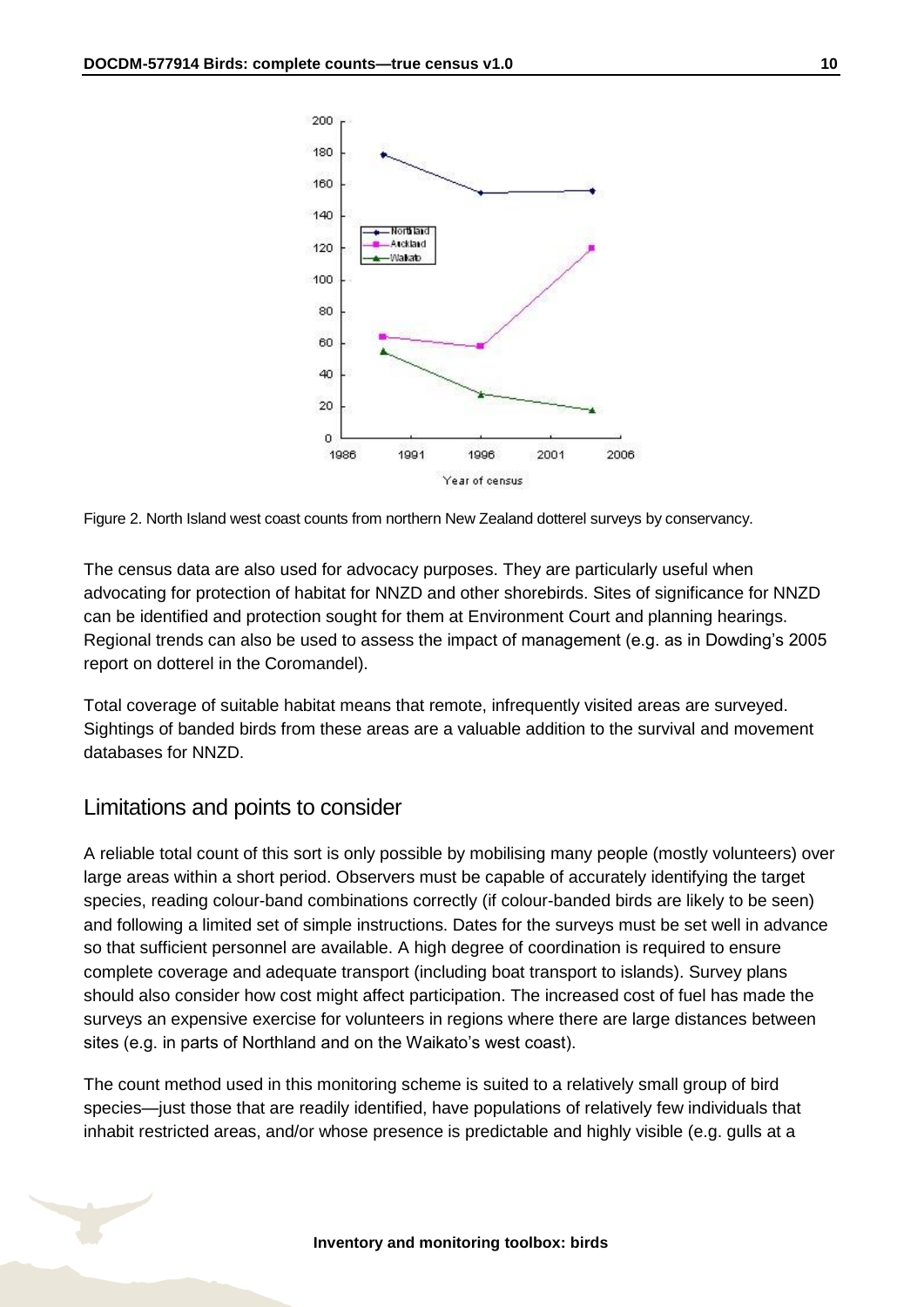landfill). Counts of shore plover, Chatham Island oystercatcher and southern New Zealand dotterel are other examples of taxa for which this method has worked effectively.

### Future counts

As part of the ongoing recovery programme, another census is planned for October 2011 (Dowding & Davis 2006). The methodology is well established and no major changes are required. Many volunteers and DOC staff have been involved in two or three of these counts. This continuity is particularly helpful.

### References for case study A

- Dowding, J.E. 2005: Management of northern New Zealand dotterels on Coromandel Peninsula. Unpublished report to Waikato Conservancy, Department of Conservation. DM Consultants, Christchurch.
- Dowding, J.E.; Davis, A.M. 2006: New Zealand dotterel (*Charadrius obscurus*) recovery plan 2004– 2014. Department of Conservation, Wellington.
- Hitchmough, R.; Bull, L.; Cromarty, P. 2005: New Zealand threat classification system lists 2005. Department of Conservation, Wellington. 194 p.
- Molloy, J.; Bell, B.; Clout, M.; de Lange, P.; Gibbs, G.; Given, D.; Norton, D.; Smith, N.; Stephens, T. 2002: Classifying species according to threat of extinction. A system for New Zealand. *Threatened Species Occasional Publication 22*. Department of Conservation, Wellington. 26 p.

### Full details of technique and best practice for dotterel monitoring

'Dotterel census notes' (docdm-132557) provides information on the census taken of the North Island population of the New Zealand dotterel in October 2004. The data sheet used for this survey was the 'Dotterel census form' (docdm-132556).

### <span id="page-10-0"></span>Full details of technique and best practice

There is no generic set of rules for the application of total count methods to birds as each species has its own set of techniques, problems and assumptions. The most important recommendation common across all counts of this type is to try and maximise the detection rate to as close to  $p = 1$ as possible. This may be a simple matter of increasing the number of observers on a riverbed or using aircraft to count the number of colonial nesting seabirds. Where there is some suspicion that not all birds are likely to be detected, a limited set of more intensive counts (plots, transects, photographs, etc.) can provide a useful means of improving the overall population estimate.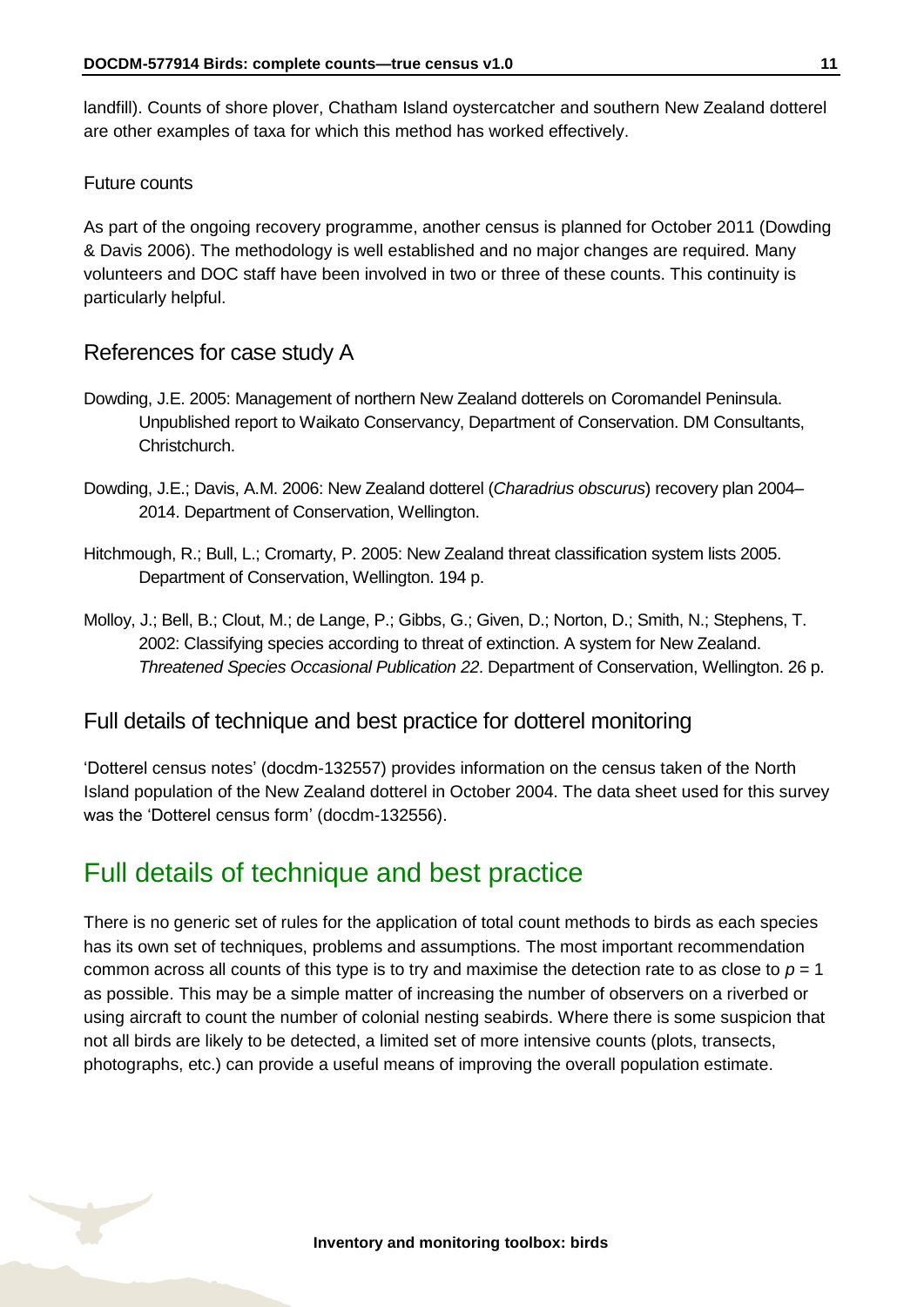### <span id="page-11-0"></span>References and further reading

- Dowding, J.E. 2005: Management of northern New Zealand dotterels on Coromandel Peninsula. Unpublished report to Waikato Conservancy, Department of Conservation. DM Consultants, Christchurch.
- Dowding, J.E.; Davis, A.M. 2006: New Zealand dotterel (*Charadrius obscurus*) recovery plan 2004– 2014. Department of Conservation, Wellington.
- Dowding, J.E.; Moore, S.J. 2006: Habitat networks of indigenous waders. *OSNZ Contract Report Series, No. 1*. Ornithological Society of New Zealand, Wellington.
- Hitchmough, R.; Bull, L.; Cromarty, P. 2005: New Zealand threat classification system lists 2005. Department of Conservation, Wellington. 194 p.
- Molloy, J.; Bell, B.; Clout, M.; de Lange, P.; Gibbs, G.; Given, D.; Norton, D.; Smith, N.; Stephens, T. 2002: Classifying species according to threat of extinction. A system for New Zealand. *Threatened Species Occasional Publication 22*. Department of Conservation, Wellington. 26 p.
- Moore, P.J. 2004: Abundance and population trends of mollymawks on Campbell Island. *Science for Conservation 242*. Department of Conservation, Wellington. 62 p.
- Moore, P.J.; Blezard, R. 1999: Photographs of Campbell Island mollymawk colonies. A guide to photopoints, historical comparisons, and counting mollymawks. *Department of Conservation Technical Series 17*. Department of Conservation, Wellington. 106 p.
- Riegen, A.C.; Dowding, J.E. 2003: The wrybill *Anarhynchus frontalis*: a brief review of status, threats and work in progress. *Wader Study Group Bulletin 100*: 20–24.
- Sagar, P.M.; Shankar, U.; Brown, S. 1999: Distribution and numbers of waders in New Zealand, 1983– 1994. *Notornis 46*: 1–43.
- Thompson; W.L.; White; G.C.; Gowan, C. 1998: Monitoring vertebrate populations. Academic Press, Inc., San Diego. 365 pp.